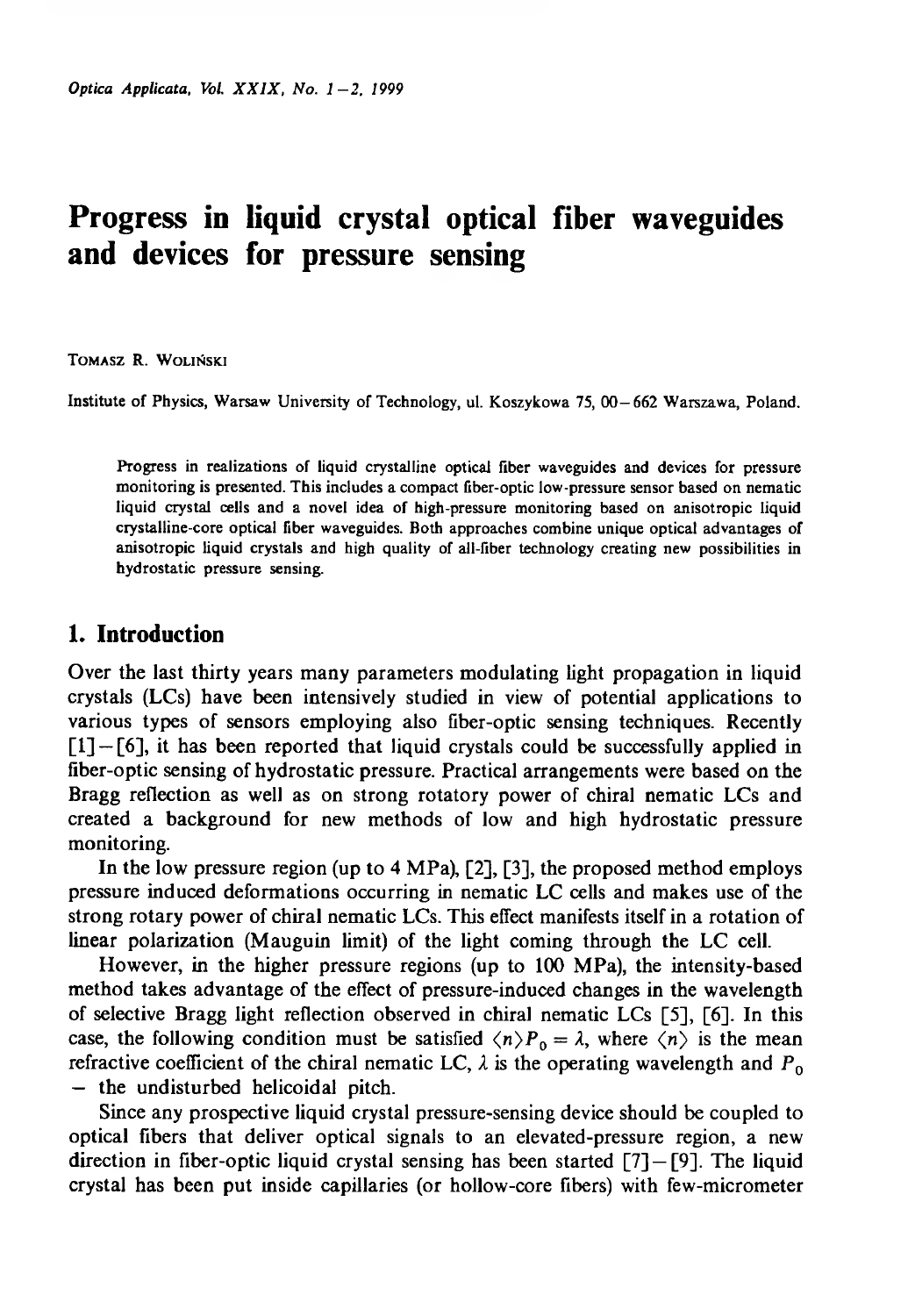diameters creating a novel fiber-optic structure, *i.e.,* an anisotropic liquid crystalline-core fiber. This case is also especially important from the point of view of integrated optics, since liquid crystalline waveguides could be used in polarizers, modulators, couplers and switches.

### **2. Liquid crystal sensor of low pressure**

A monochromatic wave propagating through a twisted nematic (TN) cell can be described as a superposition of two normal modes. In a rotational coordinate system the normal modes are in general elliptically polarized, and the axes of their polarization ellipses rotate at the same rate as the light propagates through the chiral LC medium. However, if the total birefringence  $\Delta \beta$  of the LC medium is much larger than initial twist (rotatory power)  $q = 2\pi/P$ , the light remains approximately linearly polarized [10]. Since  $\Delta \beta = k \Delta n = (2\pi/\lambda)\Delta n$ , this leads to the adiabatic approximation or the Mauguin limit  $\lambda \ll \Delta nP$  [11]. When a linearly polarized light traverses the TN cell, the plane of polarization follows the twist of the LC directors if the Mauguin condition is satisfied,  $\Delta nd \gg \lambda/4$ .



Fig. 1. Operation principle of the pressure sensor in the reflective configuration under atmospheric pressure (a) and under hydrostatic pressure (b).

Figure 1 presents the principle of operation of the pressure sensor in the reflective configuration. The measuring head of the low-pressure LC pressure sensor was composed of a standard and commercially available TN glass cell characterized by a thickness  $d = 5$  um. The polarizer was glued at  $45^{\circ}$  to the rubbing direction of the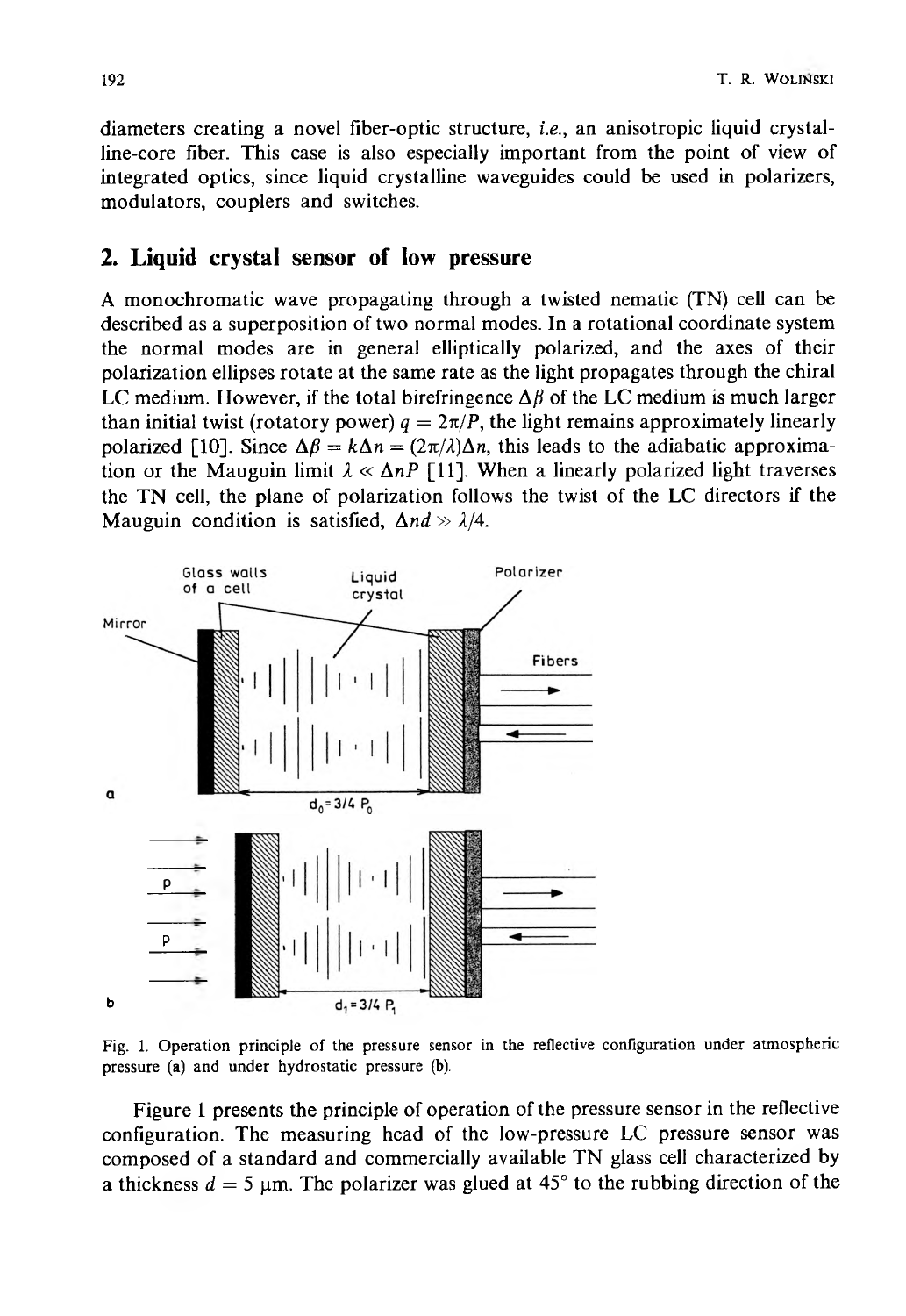cell's cover plate. At the output, a multimode 200 mm-core receiving fibers was chosen that ensured independence of the output signal from pure mechanical disadjustments of the sensor head and a high level of the transmitted optical power.

Alternatively, LC cells configured in a homogeneous Frederiks geometry were also used. The sensor is composed of a round LC cell placed inside a specially designed pressure chamber in such a way that the pressure head does not have any contact with the measured liquid. The change of the colours of the anisotropic liquid placed between the crossed polarizers is a consequence of mechanical change of cell thickness.



Fig. 2. Multiplexed fiber-optic sensor for continuous pressure monitoring based on nematic cells with an interface ADAM-4017 connected with a portable computer Extensa-510 and voltage current converter  $(MM-OFC - multimode fiber cable, LED-1(4) - light emitting diodes).$ 

The experimental set-up of the prototype fiber-optic sensor for pressure monitoring in the reflective configuration is shown in Fig. 2. The fiber-optic sensor head was placed inside a specially designed and thermally stabilized prototype pressure chamber. As a light source we used a typical diode operating at red wavelength and modulated using standard techniques. The pressure transducer was connected to a computer with a specially designed interface built on the basis of advanced ADAM modules. The set-up included a synchronous detection multiplexed system composed of silicon photodetectors and analog multiplexer, and a portable personal computer Extensa-510 (Texas Instrument) as well as lead-in and lead-out multimode fiber bundles.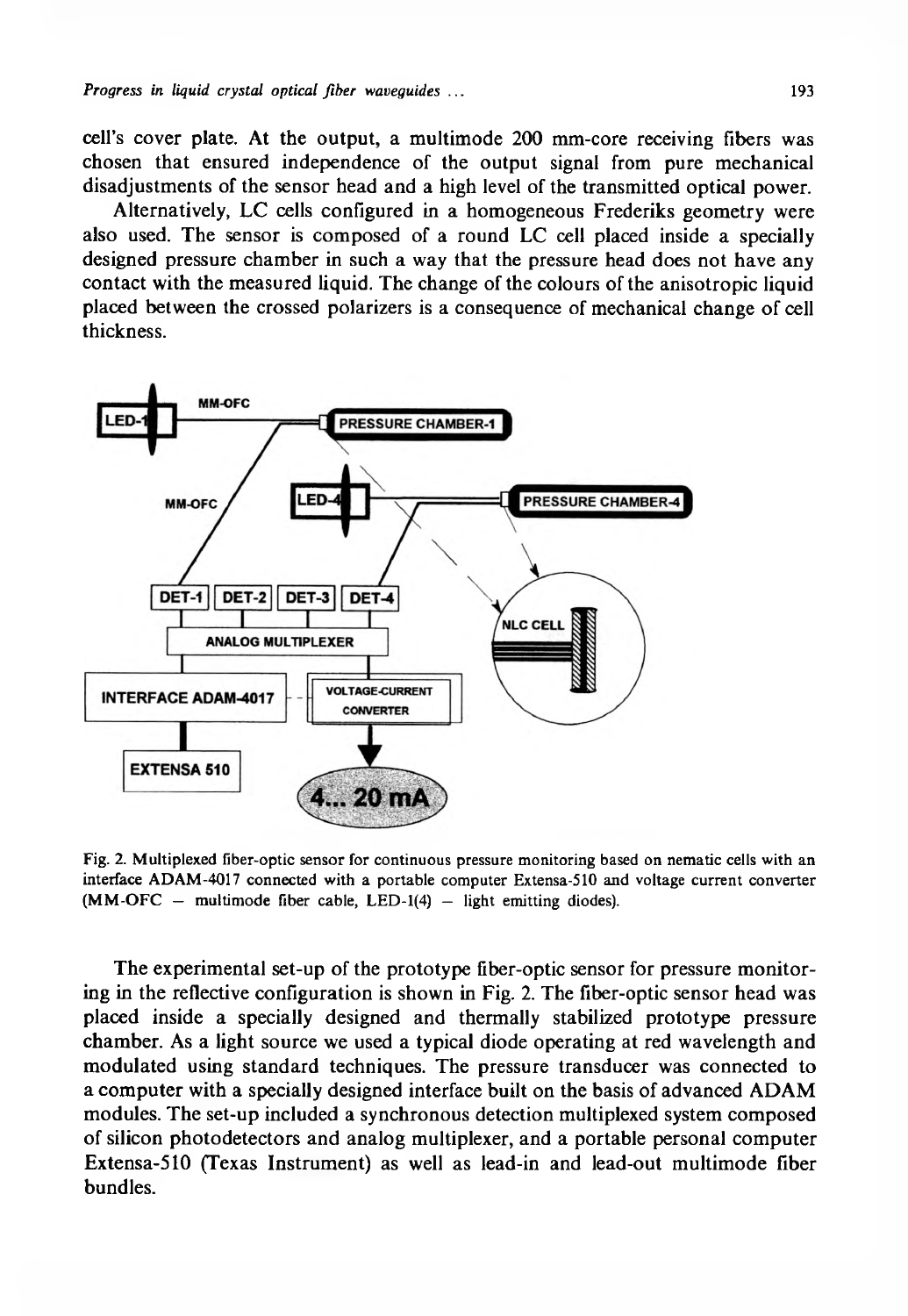



Typical characteristics of LC cells are presented in Fig. 3. It was found that the precision of the pressure measurement was better than 5%, in the temperature range from 0° to 50°. Also a good repeatability of the results with the possibility of shifting the starting point of the characteristic was achieved.

The prototype fiber optic pressure sensor exhibits very good pressure sensitivity and repeatability as demonstrated in Fig. 4. A negligible hysteresis bahaviour has been observed in the Frederiks configuration.

## **3. Liquid crystal-core fibers for high-pressure sensing**

In the functional fiber optics there is a general tendency to replace optical bulk elements by their all-fiber equivalents. Consequently, in the past years much research effort has been devoted to exploring combined use of optical fibers and liquid crystals. In the studies, liquid crystals were used as cladding as well as core of the fiber [7], [8],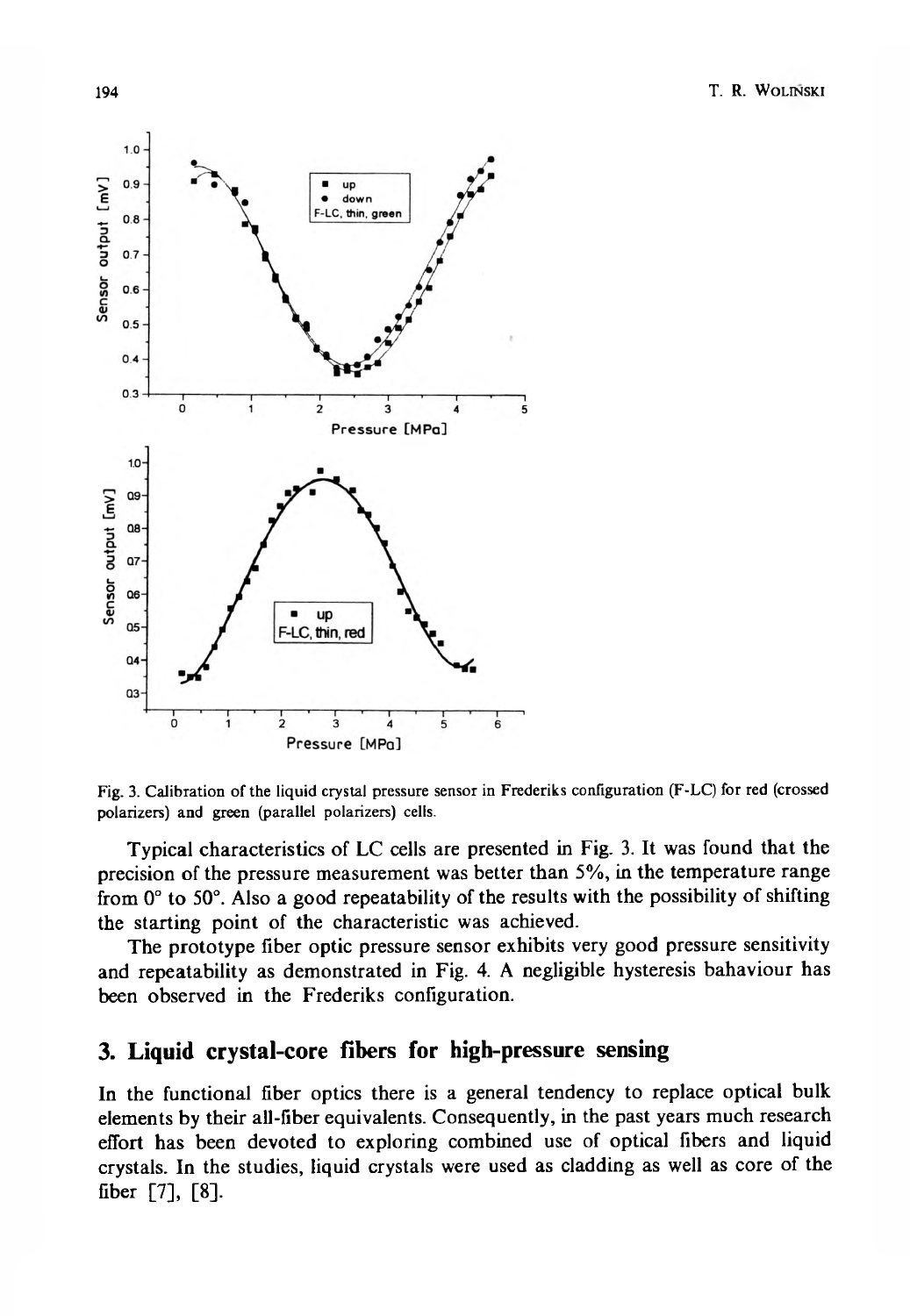

Fig. 4. Pressure characteristics of the sensor in the Frederiks configuration (a) and measurement of time-dependent pressure variations by using the field LC sensor (b).

Hereby, a totally new idea of pressure monitoring using fibers with control birefringence due to the presence of liquid crystal is proposed. Specially drawn hollow-core fibers were filled with chiral or nematic liquid crystalline mixtures. Three types of LC ordering inside the cores are possible: planar, radial and axial structures (Fig. 5).



Fig. 5. Types of alignment of the LC director inside the fiber:  $a$  – planar structure,  $b$  – radial structure, **c** — axial structure.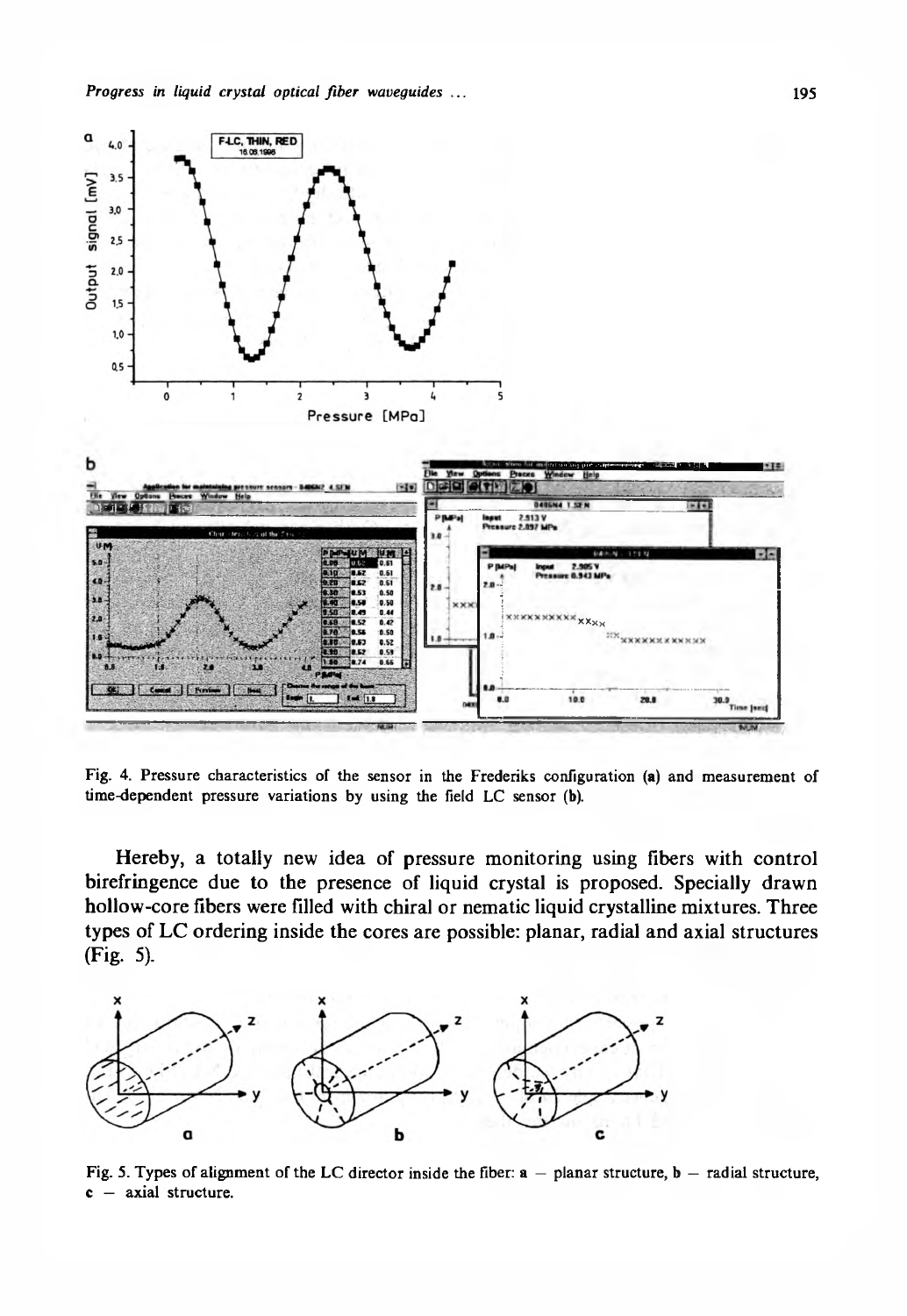The anisotropic liquid crystal fiber is a very interesting medium because of two aspects. First, it creates the possibility of theoretical investigation of light propagation under external parameters and in particular under hydrostatic stresses. Second, this kind of fiber can be applied for measuring and monitoring of pressure in pipelines and in any place difficult to access where traditional measuring methods cannot be used because of low accuracy and safety problems.

Liquid crystalline molecular ordering inside the core can be reversely modified by linear (or nonlinear) external perturbations. In this way, we obtain an externally controlled fiber with tunable birefringence governed by the dielectric tensor of the LC core

$$
\bar{\epsilon} = \begin{bmatrix} \epsilon_{\perp} + \Delta \epsilon \sin^2 \theta & 0 & \Delta \epsilon \sin \theta \cos \theta \\ 0 & \epsilon_{\perp} & 0 \\ \Delta \epsilon \sin \theta \cos \theta & 0 & \epsilon_{\perp} + \Delta \epsilon \cos^2 \theta \end{bmatrix},
$$
(1)

where  $\Delta \varepsilon = \varepsilon_{\parallel} - \varepsilon_{\perp}$  and  $\theta$  is the angle between direction of the molecules and the symmetry axis. Hence the birefringence of the LC fiber can achieve much greater values in comparison with "classical" silica-glass highly birefringent fibers.

In theory, we start with the Maxwell equations and Frank free energy density for a LC core, which assumes that the orientation order of molecules is constant without changing the environment parameters. Then the characteristic equations for the following modes:  $TE_{01}$ ,  $TM_{01}$  and  $HE_{11}$  are derived [9]. These formulas are called Hondros – Debay equations and due to them the propagation constant  $\beta$  for each of the modes can be found.

In the case of LC-core fiber waveguides, both leaky modes represented by imaginary part  $\beta_i$  and guided modes represented by real part  $\beta_r$ , are considered. Hence a general formula describing the complex propagation constant is as follows:  $\beta = \beta_r + i\beta_i$ . Then the effective refractive index  $n_{\text{eff}}$  and the loss coefficient  $\alpha$ , which depend on components of the propagation constant, can be defined

$$
n_{\text{eff}} = \frac{\beta_r}{k} \quad \text{and} \quad \alpha = -2\beta_i. \tag{2}
$$

Note that the TE and TM modes exhibit different behaviour. The  $TE_{01}$  mode is a guided mode and its propagation constant has zero imaginary component, so the loss coefficient disappears. On the contrary, TM modes are leaky modes, so their propagation constants consist of both imaginary and real part.

However, it is possible to compute numerically the propagation constant, but it is difficult to measure it experimentally and hence we cannot compare the theory with the experiment. That is why we determine the numerical aperture NA (Fig. 6) that defines the divergence angle 20 of the light outgoing from the fiber:  $NA = \sin \theta$ . This can be calculated based on the theory

$$
NAth = \frac{\sqrt{k^2 - \beta^2}}{k_0} = \sqrt{n_{LC}^2 - n_{eff}^2}
$$
 (3)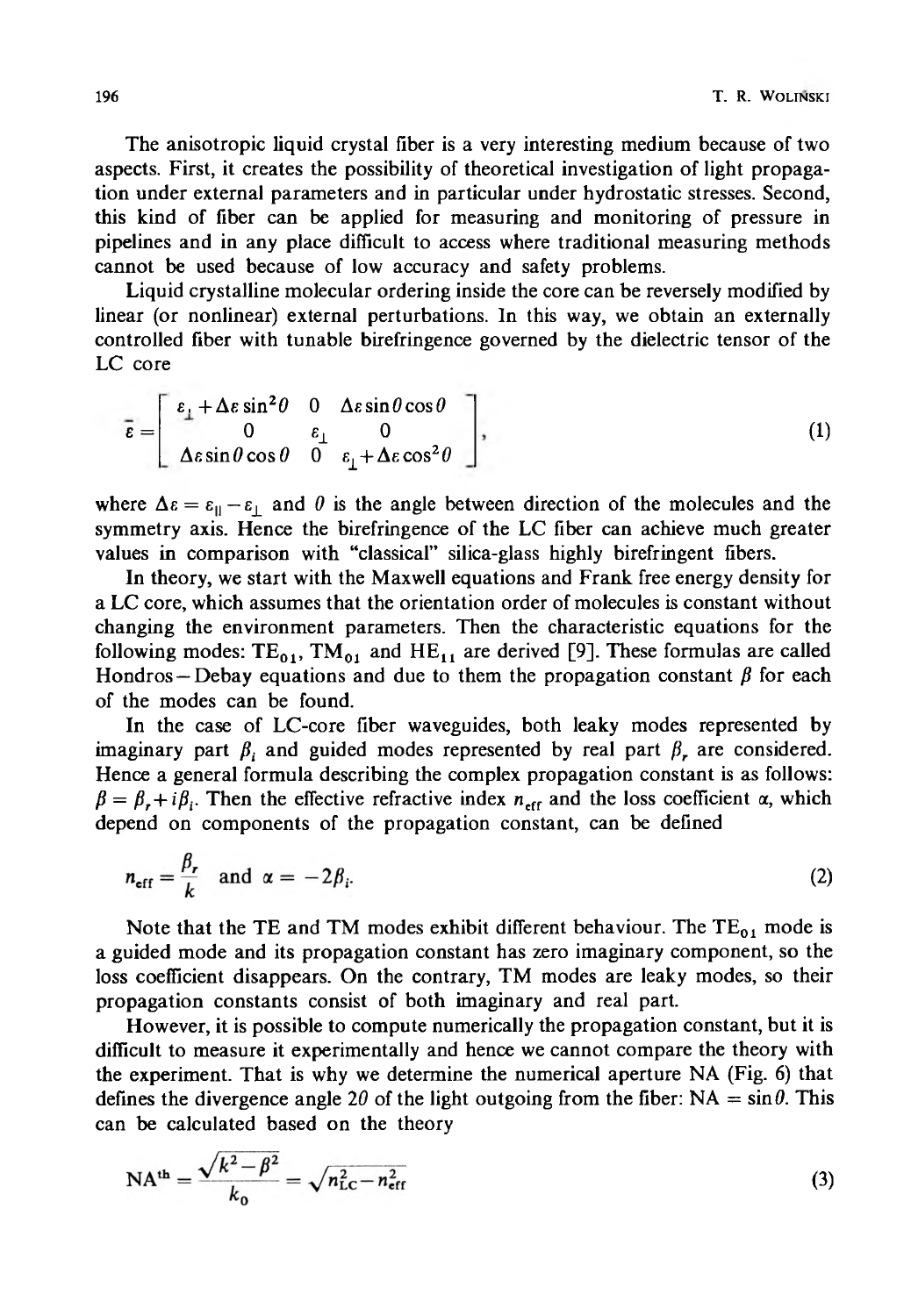and it can be compared with the data obtained from measurements

$$
NA^{ex} = \frac{L}{\sqrt{d^2 + L^2}}
$$
 (4)

where *k* is the wave vector inside the fiber,  $k_0$  is the wave vector outside the fiber (in vacuum), *d* is the distance from fiber to the light spot, and L is the radius of the light spot [9], The data obtained from the experiment have been used in calculations:  $\lambda = 0.6328$  µm,  $r = 2$  µm,  $n_{\text{cl}} = 1.4585$  and  $n_{\text{eq}} = 1.4845$  for the planar structure, and  $n_{\infty}$  = 1.544 for the radial structure. In the radial structure due to higher value of the refractive index ( $n_{\rm co} = 1.544$ ) the modal structure of the guided field disappears.



Fig. 6. Geometrical illustration for numerical aperture  $(d -$  distance from fiber to the light spot,  $L$  – radius of the light spot).

The changes of the numerical aperture influence the coupling between the LC fiber and lead-in or lead-out fibers and they give the intensity changes in the transmitted light. We assumed that different external parameters (electric or magnetic field, temperature, hydrostatic pressure, *etc.)* modify the numerical aperture of the LCF.

The initial experiments have been performed with circular-core liquid crystal fibers. The aim of this work was to investigate the liquid crystal fiber sensor in all-optical configuration, in which light does not leave the waveguide path (Fig. 7). Configurations of sensor with a single-mode fiber as a lead-in and a multimode fiber as a lead-out were considered which take advantage of the intensity-modulation effects. Specially drawn hollow-core fibers (capillary tubes of radii between 5 and 130 microns) were filled with a liquid crystal mixture. Another advantage of using all-fiber system is that it can stand very high pressure and can be used for measuring over 100 MPa range. It needs to be emphasized that the new method of coupling lead-in and lead-out fibers with the sensing waveguide filled up with liquid crystal was proposed in [3]. Such a configuration was suggested to avoid direct splicing of the liquid crystal waveguide that exhibits high thermal sensitivity.

High-pressure characteristics (Figs. 8 and 9) have been obtained for the radial and the planar configurations of the waveguide filled up with the nematic liquid crystal. Sufficient dynamic range and the valuable repeatability of the measurements the LC-in-fiber sensor are very important from the point of view of commercial applications. Figure 8 compares two sensors with different radii and shows better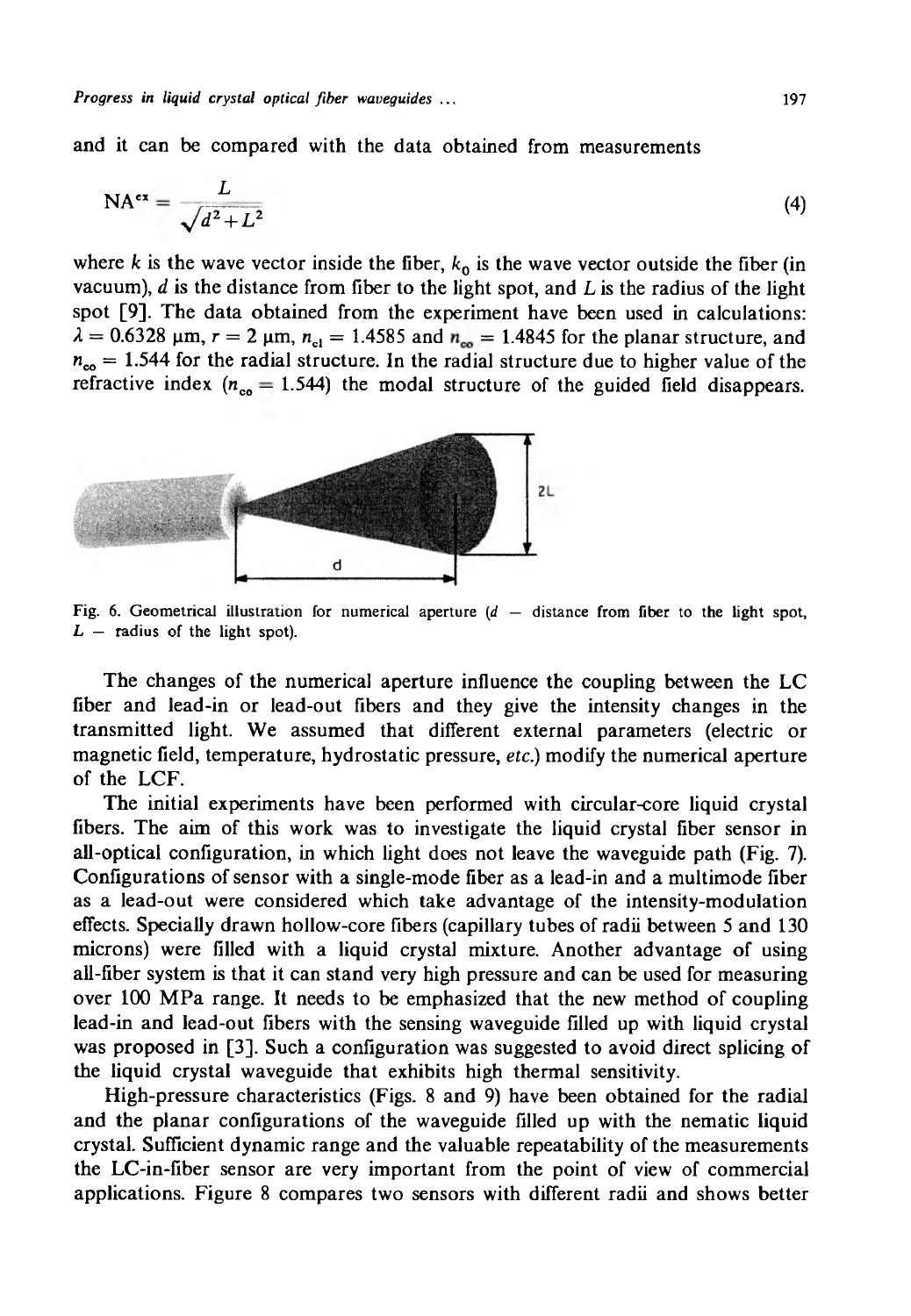

Fig. 7. Experimental setup of the fiber-optic liquid crystal pressure sensor in all-optical configuration.  $D -$  detector, VM-DC  $-$  voltmeter, C  $-$  computer, PL  $-$  plotter.



Fig. 8. Pressure characteristics of the radially oriented liquid crystal fiber with single mode lead-in fiber and a multimode lead-out fiber up to 100 MPa; 30- $\mu$ m and 4- $\mu$ m capillary filled up with nematics  $(\lambda = 633$  nm).

dynamics for the larger radius. Also, Figure 9 compares two sensors with different kinds and structure of LC and shows different starting point of the pressure characteristics.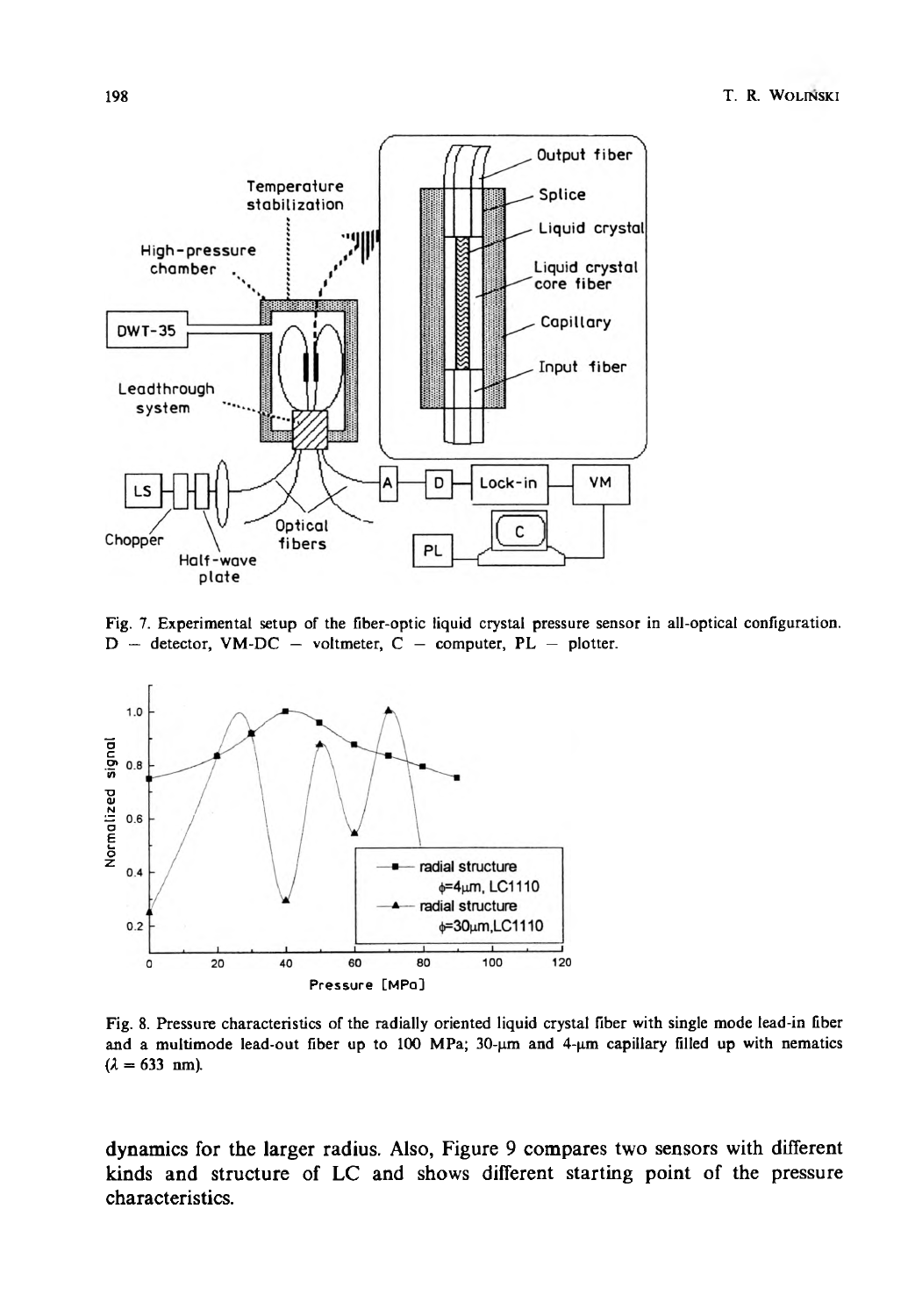

Fig. 9. Pressure characteristics of a radially and planar oriented liquid crystal fiber with a single-mode lead-in fiber and a multimode lead-out fiber up to 80 MPa. 30-um capillary filled up with two different nematics ( $\lambda = 633$  nm).  $\Delta$  – radial structure,  $\varphi = 30$  pm, LC1110,  $\bullet$  – planar structure,  $\varphi = 30$  pm, LC1115.

### **4. Conclusions**

A significant progress in liquid crystalline fiber-optic systems for hydrostatic pressure monitoring has been achieved over the last years. It resulted in successful construction of the compact prototype fiber-optic liquid crystal sensor for low pressure monitoring. The prototype exhibits very good pressure sensitivity as well as repeatability with considerably reduced hysteresis, and is specially dedicated to pipelines and process-control applications. Another significant achievement was a construction of the fiber-optic liquid crystal pressure sensor in all-optical configuration.

Table. LC fibers and devices for low and high hydrostatic pressure sensing

#### **Low-pressure devices: TN, F-LC cells**

| Pressure range (replaceable LC head): | $0-5$ MPa                                                         |
|---------------------------------------|-------------------------------------------------------------------|
| Operating in temperature range:       | $-10$ °C $+70$ °C                                                 |
| High pressure sensitivity:            | $\alpha_p = (I/I)dI/dp \sim 5 \text{ MPa}^{-1}$ (in linear range) |
| Mean temperature stability            | $\alpha_T = (I/I)dI/dT \sim 3 \cdot 10^{-3}$ deg <sup>-1</sup>    |
|                                       |                                                                   |

#### **High-pressure sensing: LC fibers**

| Pressure range       | $0 - 100$ MPa                  |
|----------------------|--------------------------------|
| Anchoring conditions | planar or radial (homeotropic) |
| Core symmetry        | circular or elliptical         |
| Core size            | $5 - 30$ um                    |